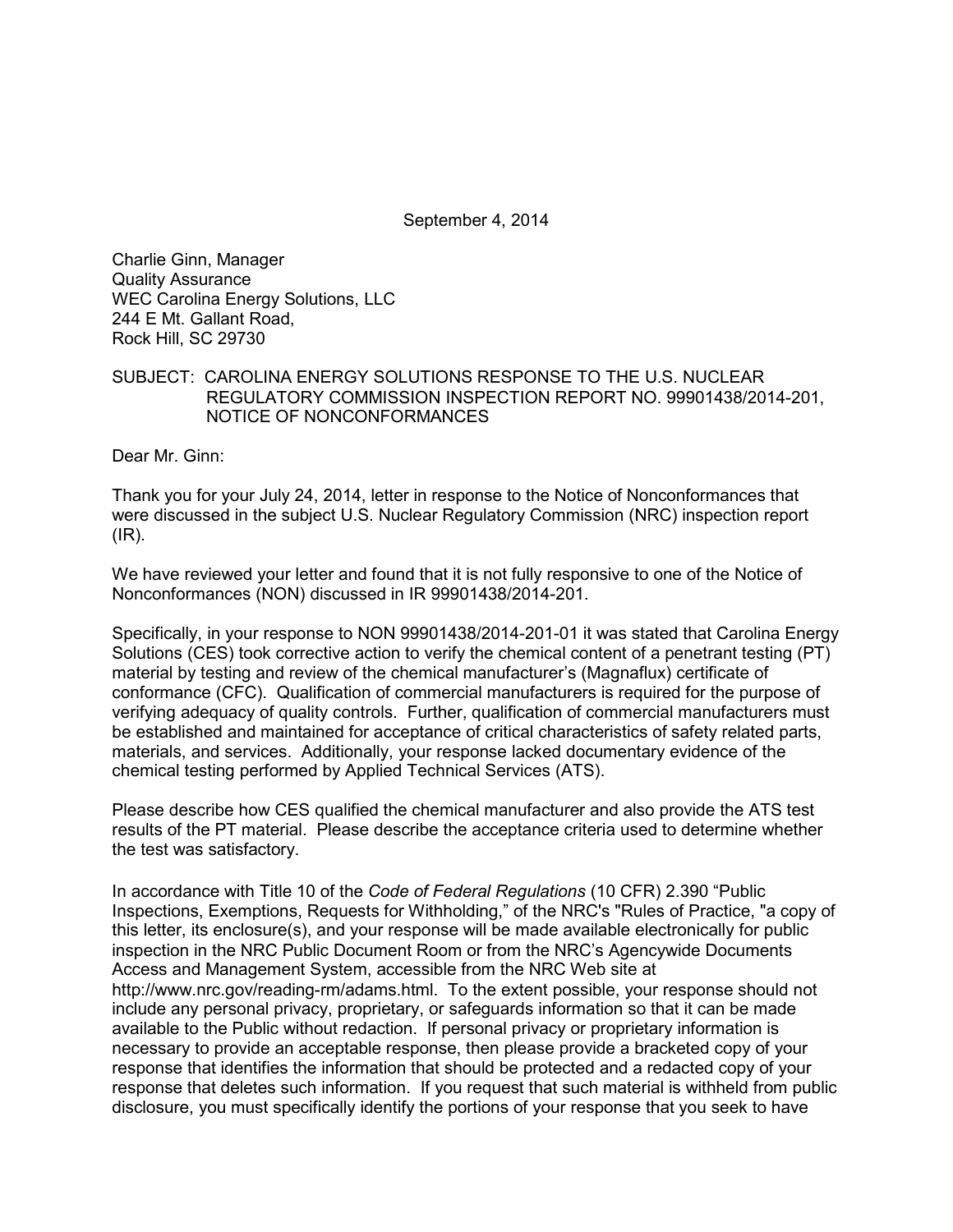C. Ginn - 2 -

withheld and provide in detail the bases for your claim (e.g., explain why the disclosure of information will create an unwarranted invasion of personal privacy or provide the information required by 10 CFR 2.390(b) to support a request for withholding confidential commercial or financial information). If safeguards information is necessary to provide an acceptable response, please provide the level of protection described in 10 CFR 73.21 "Protection of Safeguards Information: Performance Requirements."

Please contact Ms. Aixa Belen at 301-415-6263 or via electronic mail at aixa.belen@nrc.gov, if you have any questions or need assistance regarding this matter.

Sincerely,

Edward H. Roach, Chief **/RA/** Mechanical Vendor Inspection Branch Division of Construction Inspection and Operational Programs Office of New Reactors

Docket No.: 99901438